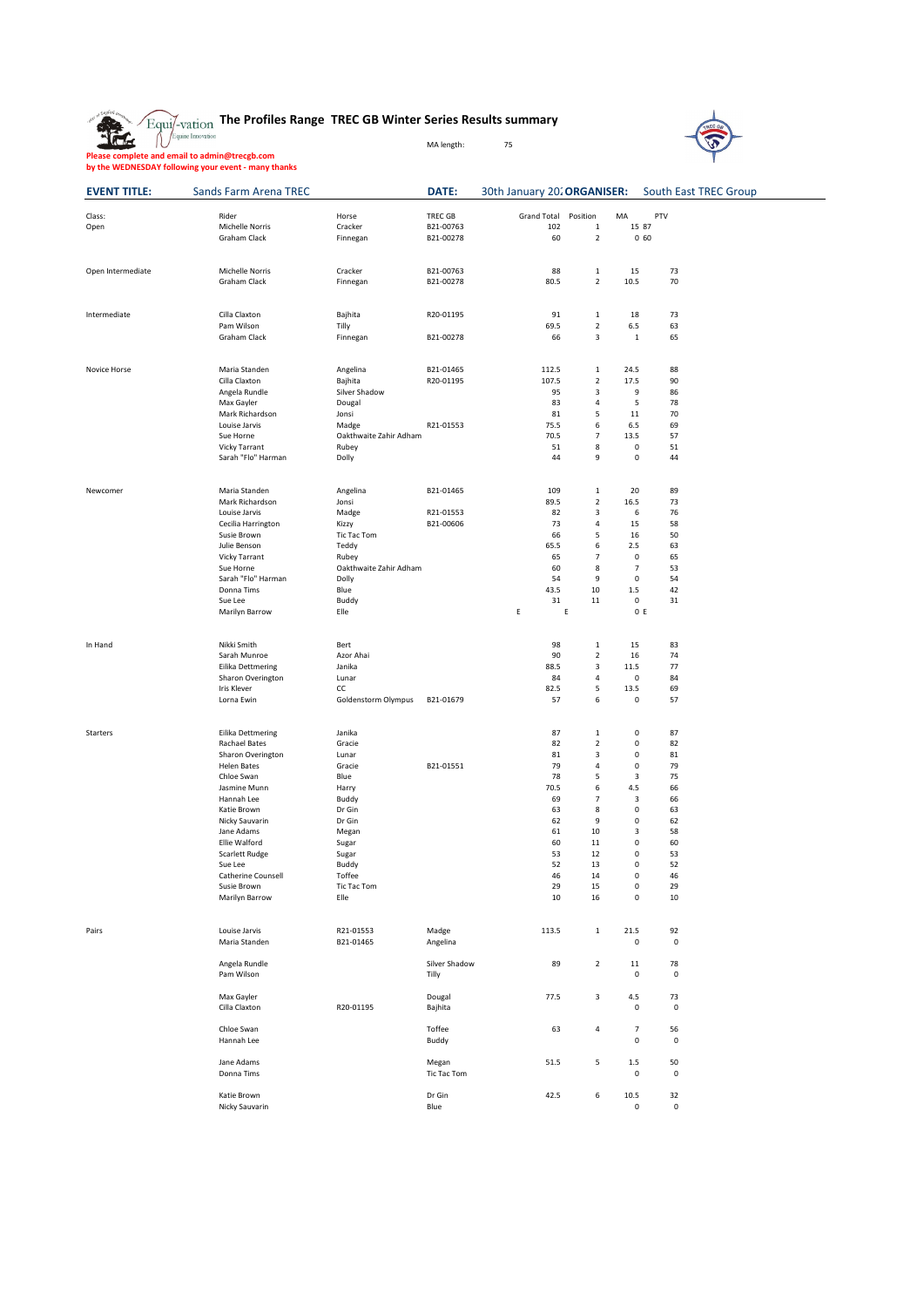| so English trop                     | $Equi$ -vation<br>Equine Innovation | The Profiles Range TREC GB Winter Series Class summary |                 |                                              |                              |          |                                           |                            |                |                           | TREC                                       |
|-------------------------------------|-------------------------------------|--------------------------------------------------------|-----------------|----------------------------------------------|------------------------------|----------|-------------------------------------------|----------------------------|----------------|---------------------------|--------------------------------------------|
| <b>ACTES</b><br><b>EVENT TITLE:</b> | Sands Farm Arena TREC               |                                                        | <b>DATE:</b>    |                                              | 30th January 2022 ORGANISER: |          | South East TREC Group                     |                            |                |                           |                                            |
| <b>Class:</b>                       | <b>Open</b>                         |                                                        |                 |                                              |                              |          |                                           |                            |                |                           |                                            |
| <b>RIDER</b>                        | <b>TREC GB NO</b>                   | Low Branches<br>$ HORSE$ (very important)              | S Reng          | One hnded Corridor<br>Immobility<br>Reinback | Fallen Branches<br>Reinback  | Sidepass | Rope Gate<br>Figure or g<br><b>Bridge</b> | <b>PTV</b><br><b>TOTAL</b> | CANTER<br>WALK | <b>MA</b><br><b>TOTAL</b> | <b>GRAND</b><br>$\delta^2$<br><b>TOTAL</b> |
| Michelle Norris                     | B21-00763                           | Cracker                                                | 10 <sup>1</sup> | 10<br>10 <sup>1</sup><br>10                  |                              |          | 10                                        | 87                         | 15             |                           | 102                                        |
| <b>Graham Clack</b>                 | B21-00278                           | Finnegan                                               |                 | 10                                           |                              |          | 10                                        | 60                         |                |                           | 60                                         |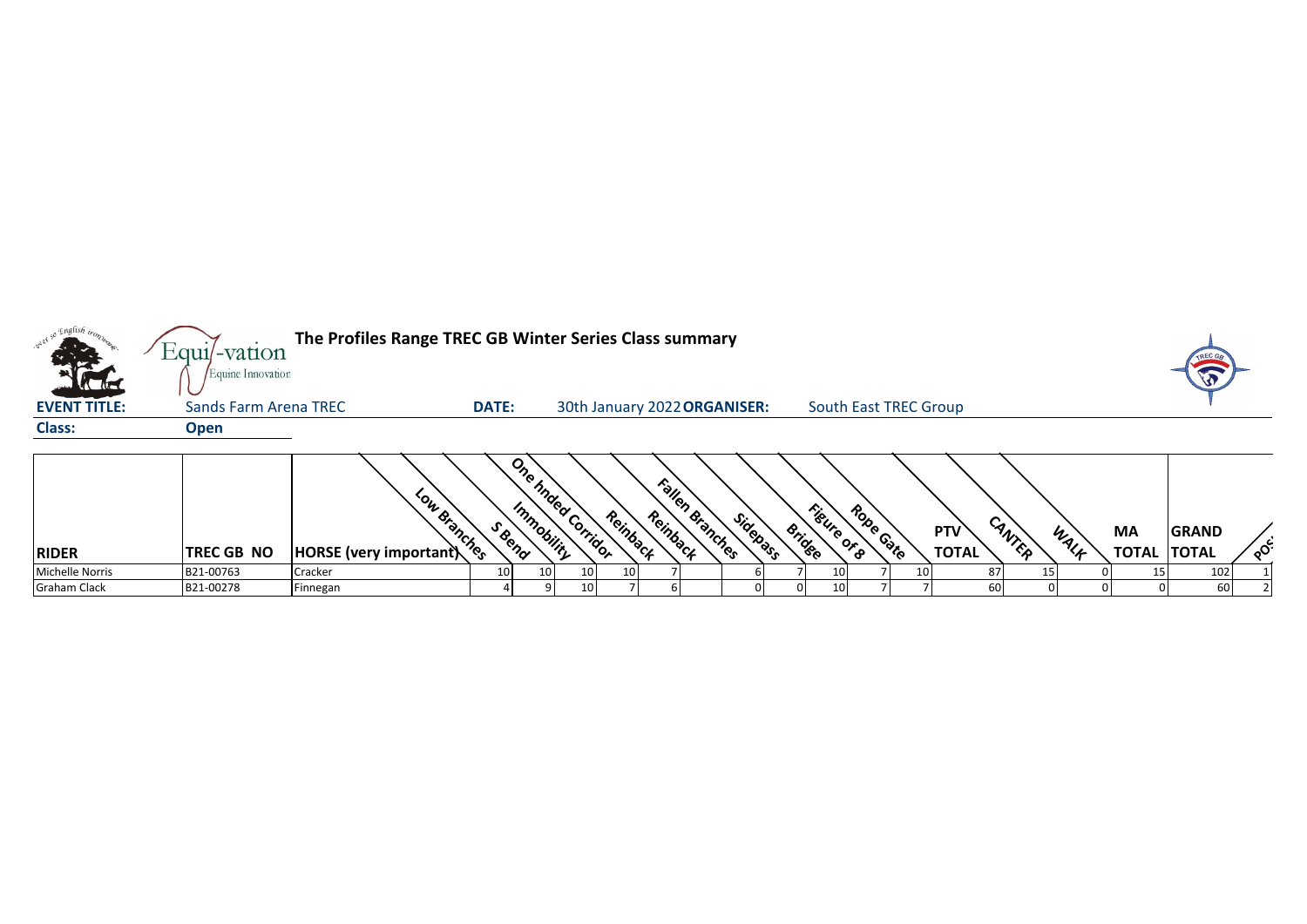| $\sqrt{1-\frac{1}{2}}$ | Equil-vation<br>Equine Innovation | The Profiles Range TREC GB Winter Series Class summary |                                 |              |                 |                              |                        |                                     |                            |                |                          | TREC GA      |                      |
|------------------------|-----------------------------------|--------------------------------------------------------|---------------------------------|--------------|-----------------|------------------------------|------------------------|-------------------------------------|----------------------------|----------------|--------------------------|--------------|----------------------|
| <b>EVENT TITLE:</b>    | Sands Farm Arena TREC             |                                                        | <b>DATE:</b>                    |              |                 | 30th January 2022 ORGANISER: |                        | South East TREC Group               |                            |                |                          |              |                      |
| <b>Class:</b>          | <b>Open Intermediate</b>          |                                                        |                                 |              |                 |                              |                        |                                     |                            |                |                          |              |                      |
| <b>RIDER</b>           | <b>TREC GB NO</b>                 | ASSE (very important)                                  | One handed S Bend<br>Immobility | Low Branches | Fallen Branches | Sidepass<br><b>Bridge</b>    | Figure or <sub>S</sub> | Deductions for circling<br>Reinback | <b>PTV</b><br><b>TOTAL</b> | CANTER<br>WALK | МA<br><b>TOTAL TOTAL</b> | <b>GRAND</b> | $\circ$ <sup>C</sup> |
| <b>Michelle Norris</b> | B21-00763                         | Cracker                                                |                                 |              |                 |                              | 10                     | 10 <sup>1</sup><br>10               |                            |                |                          | 88           |                      |
| <b>Graham Clack</b>    | B21-00278                         | Finnegan                                               |                                 | 10           |                 |                              | 10                     |                                     | 70                         | 10.5           | 10.5<br>$\Omega$         | 80.5         |                      |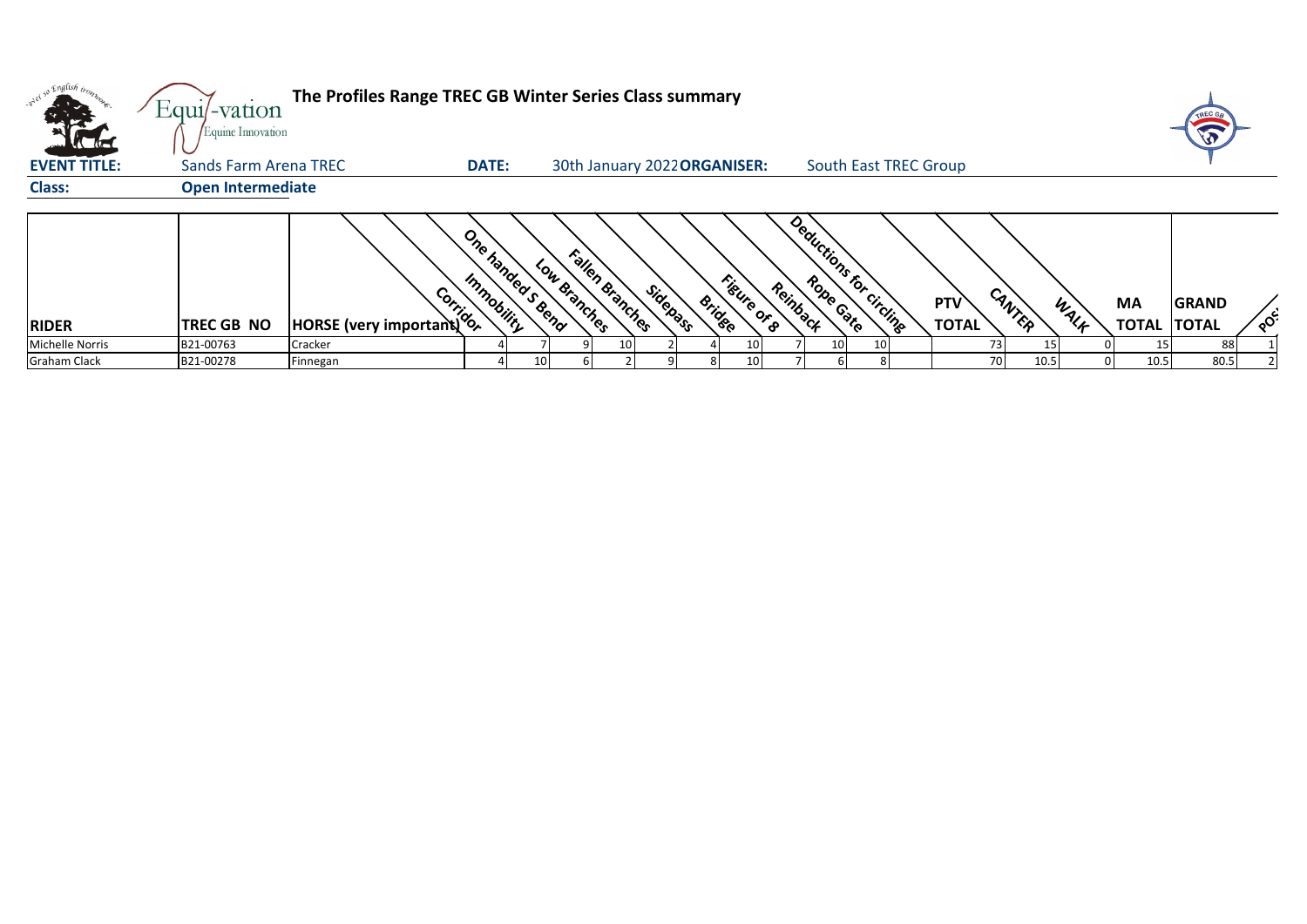|                     | Equi/-vation<br>Equine Innovation | The Profiles Range TREC GB Winter Series Class summary |                        |       |               |                              |                             |    |          |                         |                            |                    |      |                          | TREC GR      |          |
|---------------------|-----------------------------------|--------------------------------------------------------|------------------------|-------|---------------|------------------------------|-----------------------------|----|----------|-------------------------|----------------------------|--------------------|------|--------------------------|--------------|----------|
| <b>EVENT TITLE:</b> | Sands Farm Arena TREC             |                                                        | <b>DATE:</b>           |       |               | 30th January 2022 ORGANISER: |                             |    |          | South East TREC Group   |                            |                    |      |                          |              |          |
| <b>Class:</b>       | Intermediate                      |                                                        |                        |       |               |                              |                             |    |          |                         |                            |                    |      |                          |              |          |
| <b>RIDER</b>        | <b>TREC GB NO</b>                 | <b>Rope Gote</b><br>HORSE (very important)             | Figure Or <sub>S</sub> | Ditch | <b>Bridge</b> | Low Branches<br>S Bend       | Fallen Branches<br>Reinback |    | Sidepass | Deductions for circling | <b>PTV</b><br><b>TOTAL</b> | CANTER             | WALK | MA<br><b>TOTAL TOTAL</b> | <b>GRAND</b> | POSITION |
| Cilla Claxton       | R20-01195                         | Bajhita                                                |                        |       | 10            | 10'                          | 101                         |    | 10       | 10                      |                            | 73 <sub>1</sub>    |      | 18                       | 91           |          |
| Pam Wilson          |                                   | Tilly                                                  |                        |       | 10            | 10                           |                             |    |          | 10                      |                            | 63<br>$\Omega$     | 6.5  | 6.5                      | 69.5         |          |
| <b>Graham Clack</b> | B21-00278                         | Finnegan                                               |                        |       |               |                              |                             | 10 |          |                         |                            | 65<br><sup>n</sup> |      |                          | 66           |          |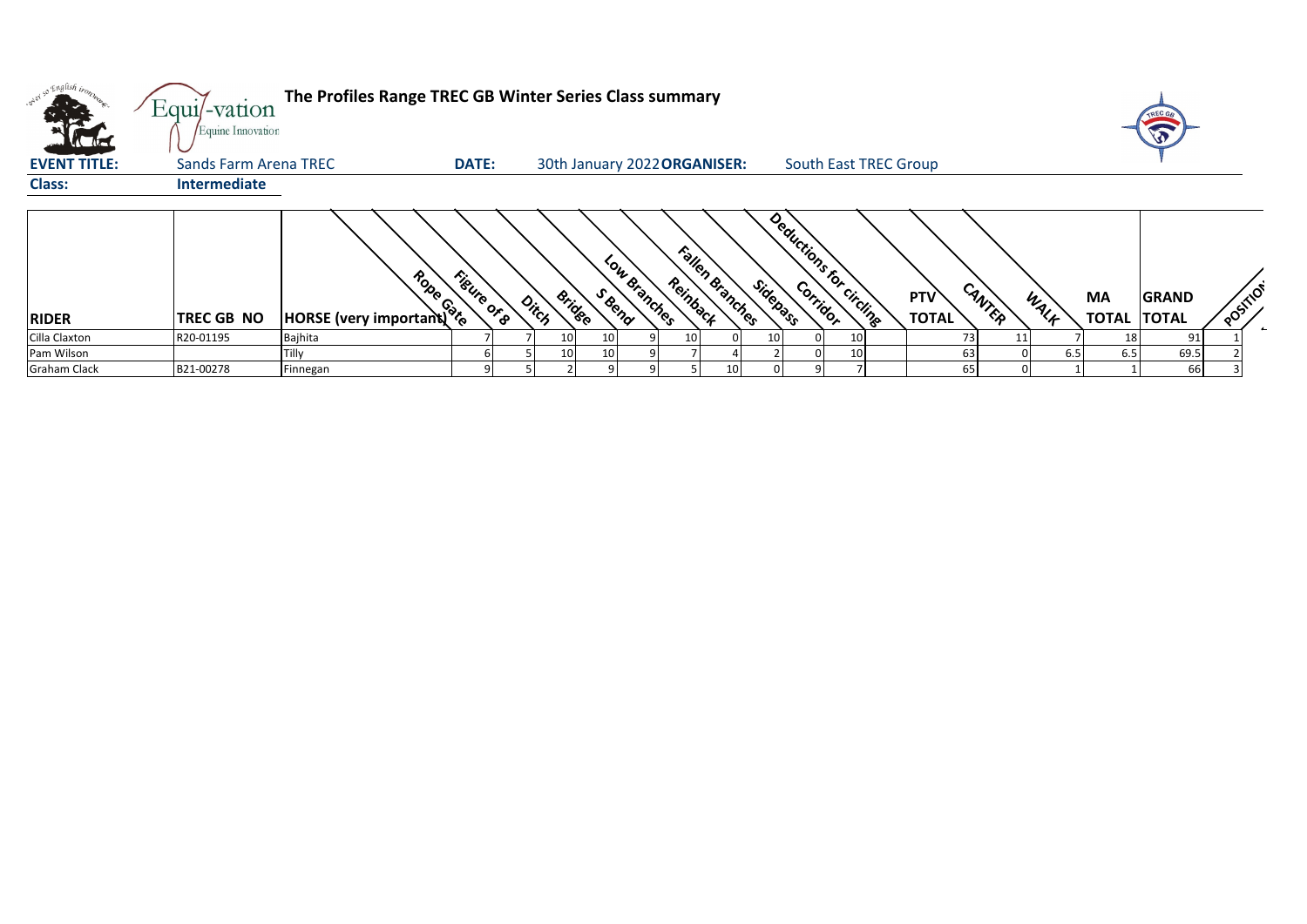| over so English trong | Equi/-vation<br>Equine Innovation | The Profiles Range TREC GB Winter Series Class summary |              |          |                |                              |                 |    |                 |             |                         |    |                       |                     |        |      |                           |                              |          |
|-----------------------|-----------------------------------|--------------------------------------------------------|--------------|----------|----------------|------------------------------|-----------------|----|-----------------|-------------|-------------------------|----|-----------------------|---------------------|--------|------|---------------------------|------------------------------|----------|
| <b>EVENT TITLE:</b>   | Sands Farm Arena TREC             |                                                        | <b>DATE:</b> |          |                | 30th January 2022 ORGANISER: |                 |    |                 |             |                         |    | South East TREC Group |                     |        |      |                           |                              |          |
| <b>Class:</b>         | <b>Novice Horse</b>               |                                                        |              |          |                |                              |                 |    |                 |             |                         |    |                       |                     |        |      |                           |                              |          |
| <b>RIDER</b>          | TREC GB NO                        | Robe Cate<br>HORSE (very important)                    | Figure or a  | Corridor | Immobility     | S Beno                       | Low Branches    |    | Fallen Branches | Essey Sille | Deductions for circling |    |                       | PTV<br><b>TOTAL</b> | CANTER | WALK | <b>MA</b><br><b>TOTAL</b> | <b>GRAND</b><br><b>TOTAL</b> | POSITION |
| Maria Standen         | B21-01465                         | Angelina                                               | 9            | 0        | 10             | 10                           | 10 <sup>1</sup> | 10 | 10              |             | 10 <sup>1</sup>         | 10 |                       | 88                  | 15     | 9.5  | 24.5                      | 112.5                        |          |
| Cilla Claxton         | R20-01195                         | Bajhita                                                | 10           |          | 10             |                              | 10              | 10 | 10              | 10          | 9                       |    |                       | 90                  | 11     | 6.5  | 17.5                      | 107.5                        |          |
| Angela Rundle         |                                   | Silver Shadow                                          |              |          | 10             | 10                           | 10              |    | 10              |             | 10                      | 10 |                       | 86                  |        |      | 9                         | 95                           |          |
| Max Gayler            |                                   | Dougal                                                 | 10           |          |                | 10                           | 10              |    |                 |             | 8                       |    |                       | 78                  |        |      |                           | 83                           |          |
| Mark Richardson       |                                   | Jonsi                                                  | $\mathbf{q}$ |          | 10             |                              | $\overline{7}$  |    | 10              |             | q                       |    |                       | 70                  | 11     |      | 11                        | 81                           |          |
| Louise Jarvis         | R21-01553                         | Madge                                                  | $\mathbf{3}$ |          |                | 10                           | 10              |    |                 |             | 10                      |    |                       | 69                  |        | 6.5  | 6.5                       | 75.5                         |          |
| Sue Horne             |                                   | Oakthwaite Zahir Adham                                 | q            |          |                | 10                           |                 |    | 10              |             |                         |    |                       | 57                  | 13     | 0.5  | 13.5                      | 70.5                         |          |
| <b>Vicky Tarrant</b>  |                                   | Rubey                                                  | $\Omega$     |          |                |                              |                 |    | 10              |             |                         |    |                       | 51                  |        |      |                           | 51                           |          |
| Sarah "Flo" Harman    |                                   | Dolly                                                  |              | $\Omega$ |                |                              |                 |    | 10              |             |                         |    |                       | 44                  |        |      |                           | 44                           |          |
| Cecilia Harrington    | B21-00606                         | Kizzy                                                  | O            | $\Omega$ | $\overline{0}$ |                              |                 |    |                 |             |                         |    |                       | $\overline{0}$      |        |      |                           | 0                            |          |
| Julie Benson          |                                   | Teddy                                                  |              | le.      |                | 10 <sup>1</sup>              | 9               |    | q               |             | $6 \mid$                | 10 |                       |                     | 13.5   |      | $13.5$ E                  |                              |          |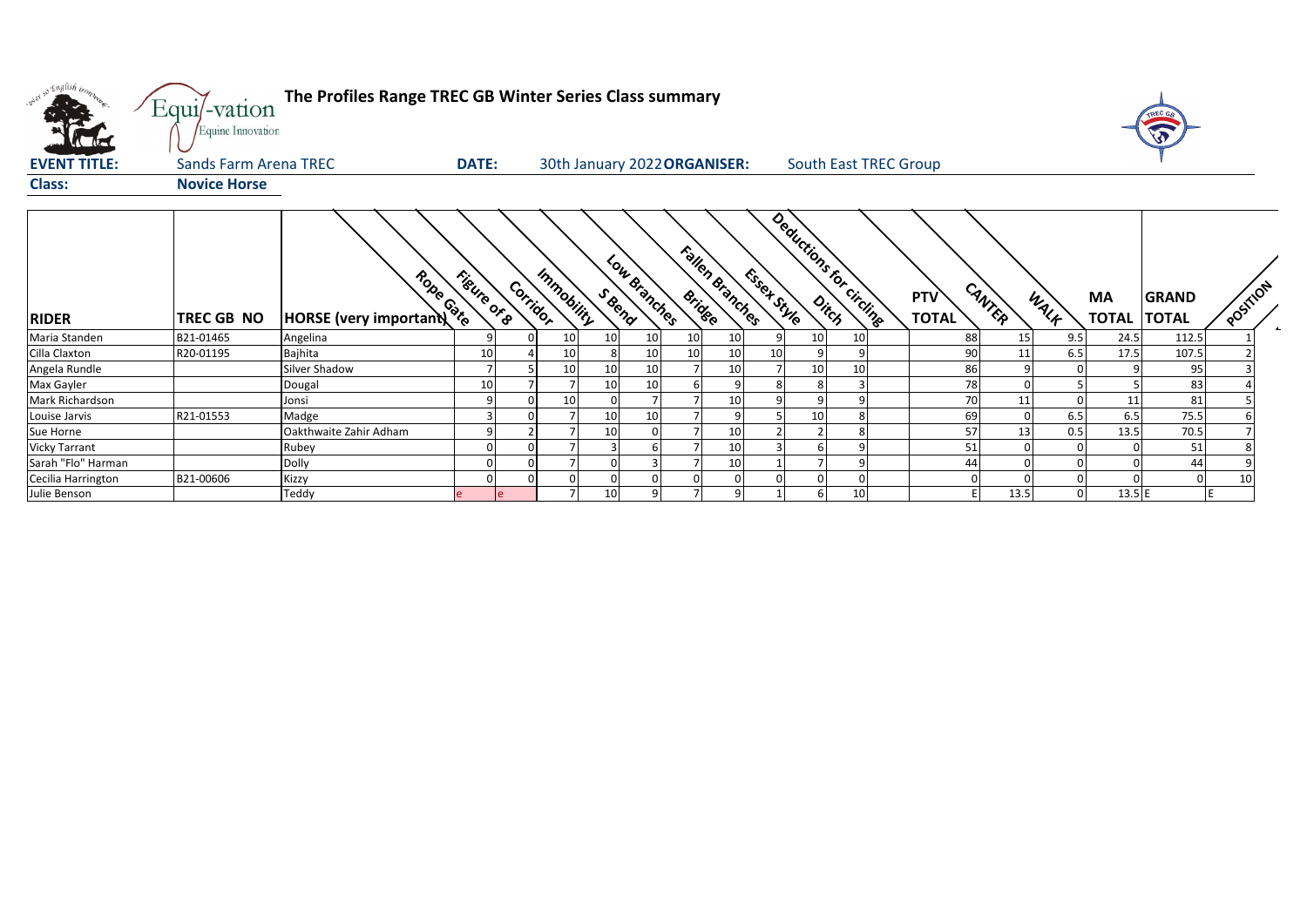| with so English trong  | Equi/-vation<br>Equine Innovation | The Profiles Range TREC GB Winter Series Class summary |                 |           |                             |    |                |              |    |                 |                          |    |                            |             |      |                           |                              |          |  |
|------------------------|-----------------------------------|--------------------------------------------------------|-----------------|-----------|-----------------------------|----|----------------|--------------|----|-----------------|--------------------------|----|----------------------------|-------------|------|---------------------------|------------------------------|----------|--|
| <b>EVENT TITLE:</b>    | Sands Farm Arena TREC             |                                                        | <b>DATE:</b>    |           | 30th January 2022ORGANISER: |    |                |              |    |                 | South East TREC Group    |    |                            |             |      |                           |                              |          |  |
| <b>Class:</b>          | <b>Newcomer</b>                   |                                                        |                 |           |                             |    |                |              |    |                 |                          |    |                            |             |      |                           |                              |          |  |
| <b>RIDER</b>           | <b>TREC GB NO</b>                 | Corrigor<br><b>HORSE</b> (very important)              | Figure of 8     | Robe Cate | Fallen Branches             |    | Reinback       | Low Branches |    | S Rend<br>Ditch | Deductions for circlinge |    | <b>PTV</b><br><b>TOTAL</b> | CANTER      | WALK | <b>MA</b><br><b>TOTAL</b> | <b>GRAND</b><br><b>TOTAL</b> | POSTILOT |  |
| Maria Standen          | B21-01465                         | Angelina                                               | 10 <sub>1</sub> |           |                             | 10 | 10             | 10           |    | 10              | 10                       | 10 | 89                         | 11          |      | 20                        | 109                          |          |  |
| <b>Mark Richardson</b> |                                   | Jonsi                                                  |                 |           |                             | 10 | 9              |              |    | 10              |                          | 10 | 73                         | 15          | 1.5  | 16.5                      | 89.5                         |          |  |
| Louise Jarvis          | R21-01553                         | Madge                                                  |                 |           | 10                          | 10 | 10             | 10           |    | $\Omega$        | 10                       | 10 | 76                         | $\Omega$    |      |                           | 82                           |          |  |
| Cecilia Harrington     | B21-00606                         | Kizzy                                                  | 10              |           |                             |    |                | 10           |    |                 | 10                       |    | 58                         | 15          |      | 15                        | 73                           |          |  |
| Susie Brown            |                                   | Tic Tac Tom                                            | 10              |           |                             |    |                |              |    |                 |                          | 10 | 50                         |             | 15   | 16                        | 66                           |          |  |
| Julie Benson           |                                   | Teddy                                                  |                 |           |                             | 10 | $\mathcal{P}$  |              |    | 10              |                          | 10 | 63                         | 1.5         |      | 2.5                       | 65.5                         |          |  |
| Vicky Tarrant          |                                   | Rubey                                                  |                 |           |                             | 10 |                | 10           |    | 10              |                          | 10 | 65                         |             |      |                           | 65                           |          |  |
| Sue Horne              |                                   | Oakthwaite Zahir Adham                                 |                 |           |                             | 10 |                | Q            |    | $\Omega$        | 10                       | 10 | 53                         |             |      |                           | 60                           |          |  |
| Sarah "Flo" Harman     |                                   | Dolly                                                  |                 |           |                             | 10 |                | $\Omega$     |    | 10              |                          | 10 | 54                         |             |      |                           | 54                           |          |  |
| Donna Tims             |                                   | Blue                                                   | 10              |           |                             | 10 |                | $\Omega$     |    | 10              |                          |    | 42                         | 0.5         |      | 1.5                       | 43.5                         | 10       |  |
| Sue Lee                |                                   | Buddy                                                  |                 |           |                             | 10 |                | $\Omega$     |    |                 |                          |    | 31                         | $\Omega$    |      |                           | 31                           | 11       |  |
| Marilyn Barrow         |                                   | Elle                                                   |                 | 0         | 0E                          |    | $\overline{0}$ | 6            | 5E |                 |                          |    |                            | $\mathbf 0$ |      |                           | 0 <sup>E</sup>               |          |  |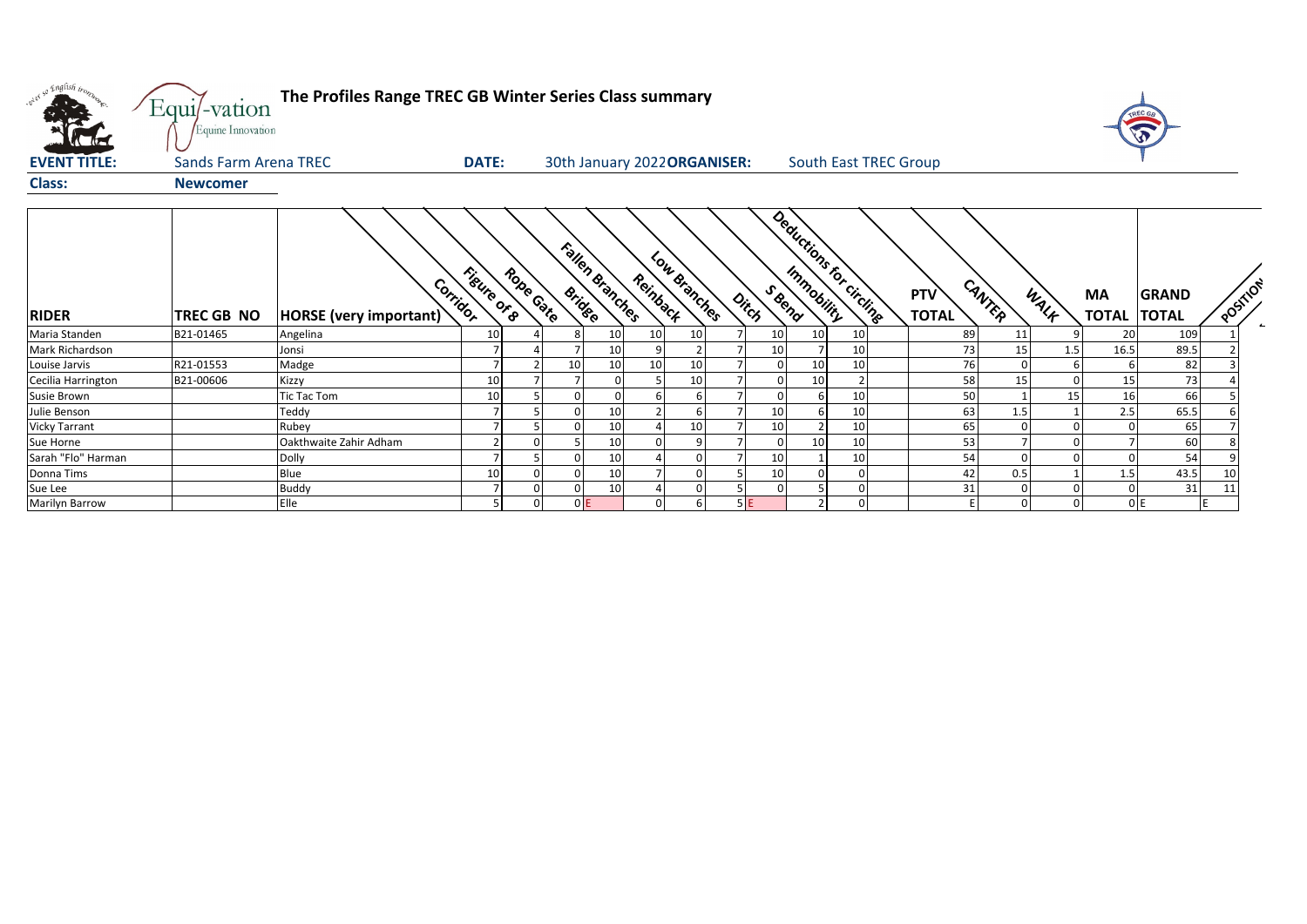| TREC GR             |                       | <b>TREC GB Winter Series Class summary</b>    |                                           |                              |                 |            |                |                     |                         |    |                            |      |      | E                               |              |         |                |
|---------------------|-----------------------|-----------------------------------------------|-------------------------------------------|------------------------------|-----------------|------------|----------------|---------------------|-------------------------|----|----------------------------|------|------|---------------------------------|--------------|---------|----------------|
| <b>EVENT TITLE:</b> | Sands Farm Arena TREC |                                               | <b>DATE:</b>                              | 30th January 2022 ORGANISER: |                 |            |                |                     | South East TREC Group   |    |                            |      |      |                                 |              |         |                |
| <b>Class:</b>       | In Hand               |                                               |                                           |                              |                 |            |                |                     |                         |    |                            |      |      |                                 |              |         |                |
| <b>RIDER</b>        | TREC GB NO            | Led Corridor<br><b>HORSE</b> (very important) | <b>LOO</b><br>- Low Branches<br>Leas Bend | Leafsset Style               | Lea Sidepass    | Led Bridge | Led Immobility | Led Fallen Branches | Deductions for circling |    | <b>PTV</b><br><b>TOTAL</b> | TROT | WALK | <b>MA</b><br><b>TOTAL TOTAL</b> | <b>GRAND</b> | POSTION | $\overline{ }$ |
| Nikki Smith         |                       | Bert                                          |                                           |                              | 10              |            |                |                     |                         | 10 | 83                         | 15   |      | 15                              | 98           |         |                |
| Sarah Munroe        |                       | Azor Ahai                                     |                                           | 10                           |                 |            | 10             | 10                  | 10 <sup>1</sup>         |    | 74                         | 11   |      | 16                              | 90           |         |                |
| Eilika Dettmering   |                       | Janika                                        |                                           |                              | 10              |            | 10             | 10                  |                         |    | 77                         | 11.5 |      | 11.5                            | 88.5         |         |                |
| Sharon Overington   |                       | Lunar                                         |                                           |                              | 10              |            | 10             | 10                  |                         |    | 84                         |      |      |                                 | 84           |         |                |
| Iris Klever         |                       |                                               |                                           |                              | 10 <sup>1</sup> |            | 10             | 10                  | 81                      |    | 69                         | 13.5 |      | 13.5                            | 82.5         |         |                |
| Lorna Ewin          | B21-01679             | Goldenstorm Olympus                           |                                           |                              | 10              |            |                |                     |                         |    | 57                         |      |      |                                 | 57           |         |                |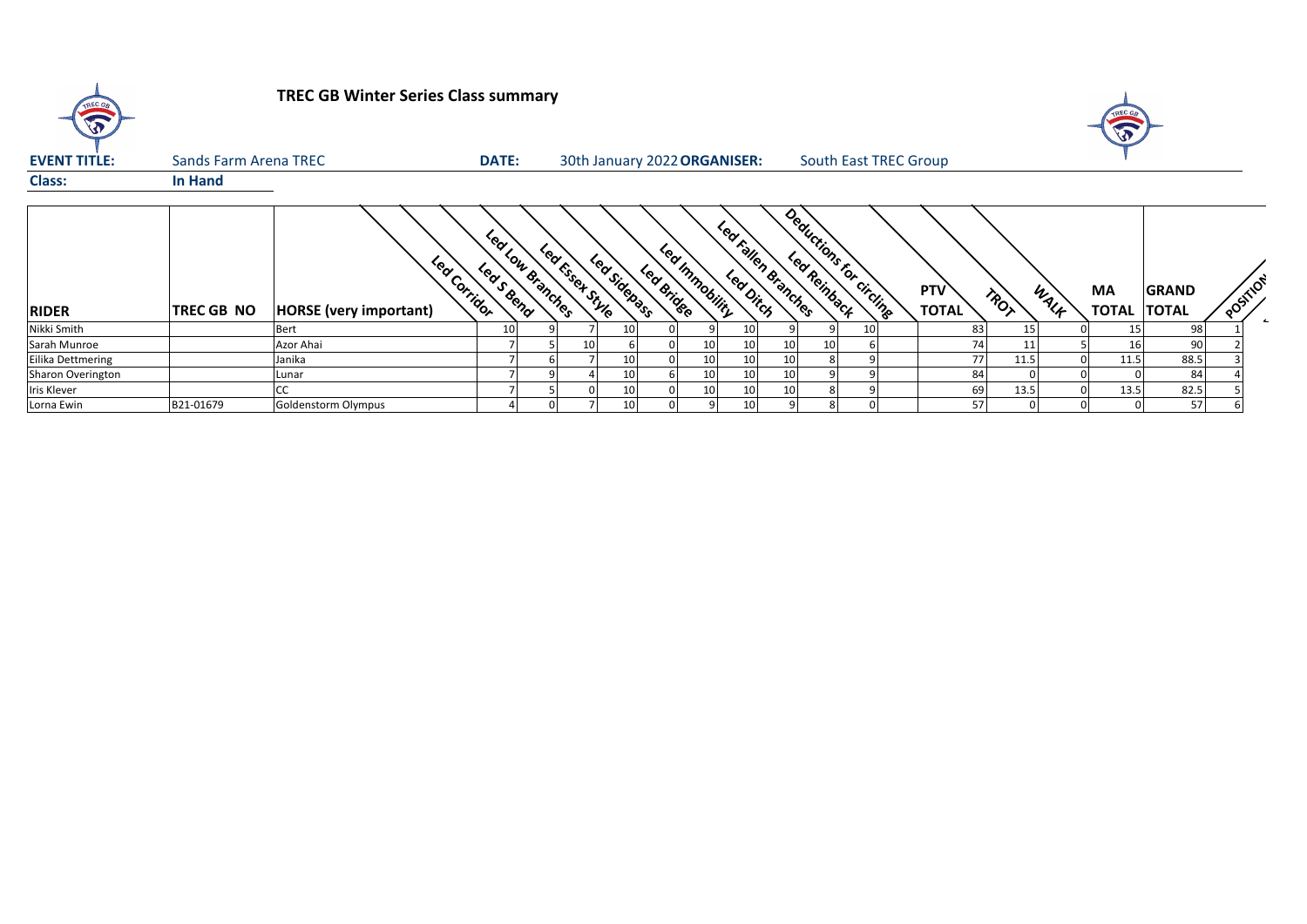| TREC G <sub>5</sub><br>$\bigtriangledown$ |                       | <b>TREC GB Winter Series Class summary</b> |                 |                        |             |    |                       |                              |    |                 |          |                        |                     |          |      |                    |                              |          |
|-------------------------------------------|-----------------------|--------------------------------------------|-----------------|------------------------|-------------|----|-----------------------|------------------------------|----|-----------------|----------|------------------------|---------------------|----------|------|--------------------|------------------------------|----------|
| <b>EVENT TITLE:</b>                       | Sands Farm Arena TREC |                                            | <b>DATE:</b>    |                        |             |    |                       | 30th January 2022 ORGANISER: |    |                 |          | South East TREC Group  |                     |          |      |                    |                              |          |
| <b>Class:</b>                             | <b>Starters</b>       |                                            |                 |                        |             |    |                       |                              |    |                 |          |                        |                     |          |      |                    |                              |          |
| <b>RIDER</b>                              | TREC GB NO            | Corridor<br><b>HORSE</b> (very important)  |                 | Low Branches<br>S Bend | Essex Sixte |    | <b>Bridge</b><br>Jump | Immobility                   |    | Fallen Branches |          | Deductions for criting | PTV<br><b>TOTAL</b> | CANTER   | WALK | MA<br><b>TOTAL</b> | <b>GRAND</b><br><b>TOTAL</b> | POSITION |
| Eilika Dettmering                         |                       | Janika                                     |                 |                        |             | 10 |                       | 10 <sup>1</sup>              | 10 | 10 <sup>1</sup> |          | 10 <sup>1</sup>        | 87                  |          |      |                    | 87                           |          |
| <b>Rachael Bates</b>                      |                       | Gracie                                     | n               |                        |             | 10 |                       | 10 <sup>1</sup>              | 10 | 10              |          | 10                     | 82                  |          |      |                    | 82                           |          |
| Sharon Overington                         |                       | Lunar                                      |                 |                        |             | 10 |                       | 10                           | 10 |                 |          |                        | 81                  |          |      |                    | 81                           |          |
| <b>Helen Bates</b>                        | B21-01551             | Gracie                                     |                 |                        |             | 10 |                       | 10 <sup>1</sup>              | 10 | 10 <sup>1</sup> |          |                        | 79                  |          |      |                    | 79                           |          |
| Chloe Swan                                |                       | Blue                                       |                 |                        |             | q  |                       | 10                           | 10 | 10              | 10       |                        | 75                  |          |      |                    | 78                           |          |
| Jasmine Munn                              |                       | Harry                                      |                 | 10                     |             | 10 |                       |                              | 10 |                 |          |                        | 66                  |          | 4.5  | 4.5                | 70.5                         |          |
| Hannah Lee                                |                       | Buddy                                      | 10 <sup>1</sup> |                        |             |    | 10                    |                              | 10 | $\Omega$        |          |                        | 66                  |          |      |                    | 69                           |          |
| Katie Brown                               |                       | Dr Gin                                     |                 |                        |             |    | q                     | 10                           |    | 10              |          |                        | 63                  |          |      |                    | 63                           |          |
| Nicky Sauvarin                            |                       | Dr Gin                                     |                 |                        |             |    | 10                    | 10 <sup>1</sup>              |    | 10              |          |                        | 62                  |          |      |                    | 62                           |          |
| Jane Adams                                |                       | Megan                                      | 10 <sup>1</sup> |                        |             | q  | 10                    |                              | 10 | 10 <sup>1</sup> | $\Omega$ |                        | 58                  |          |      |                    | 61                           |          |
| Ellie Walford                             |                       | Sugar                                      |                 |                        |             | 10 | 10                    |                              | 10 |                 | 10       |                        | 60                  |          |      |                    | 60                           |          |
| Scarlett Rudge                            |                       | Sugar                                      |                 |                        |             | 10 | 10                    |                              | 10 |                 |          |                        | 53                  |          |      |                    | 53                           |          |
| Sue Lee                                   |                       | Buddy                                      |                 |                        |             | q  | 10                    |                              |    |                 |          | 10                     | 52                  | n        |      |                    | 52                           | 13       |
| Catherine Counsell                        |                       | Toffee                                     |                 |                        |             |    |                       | 10                           |    |                 |          |                        | 46                  | $\Omega$ |      |                    | 46                           | 14       |
| Susie Brown                               |                       | <b>Tic Tac Tom</b>                         |                 |                        |             |    | 10                    |                              |    |                 |          |                        | 29                  |          |      |                    | 29                           | 15       |
| Marilyn Barrow                            |                       | Elle                                       | 5               |                        | 0 R         |    | $\mathbf 0$           | 0                            |    | 0               | 0        | 0                      | 10                  | 0        |      | $\overline{0}$     | 10                           | 16       |